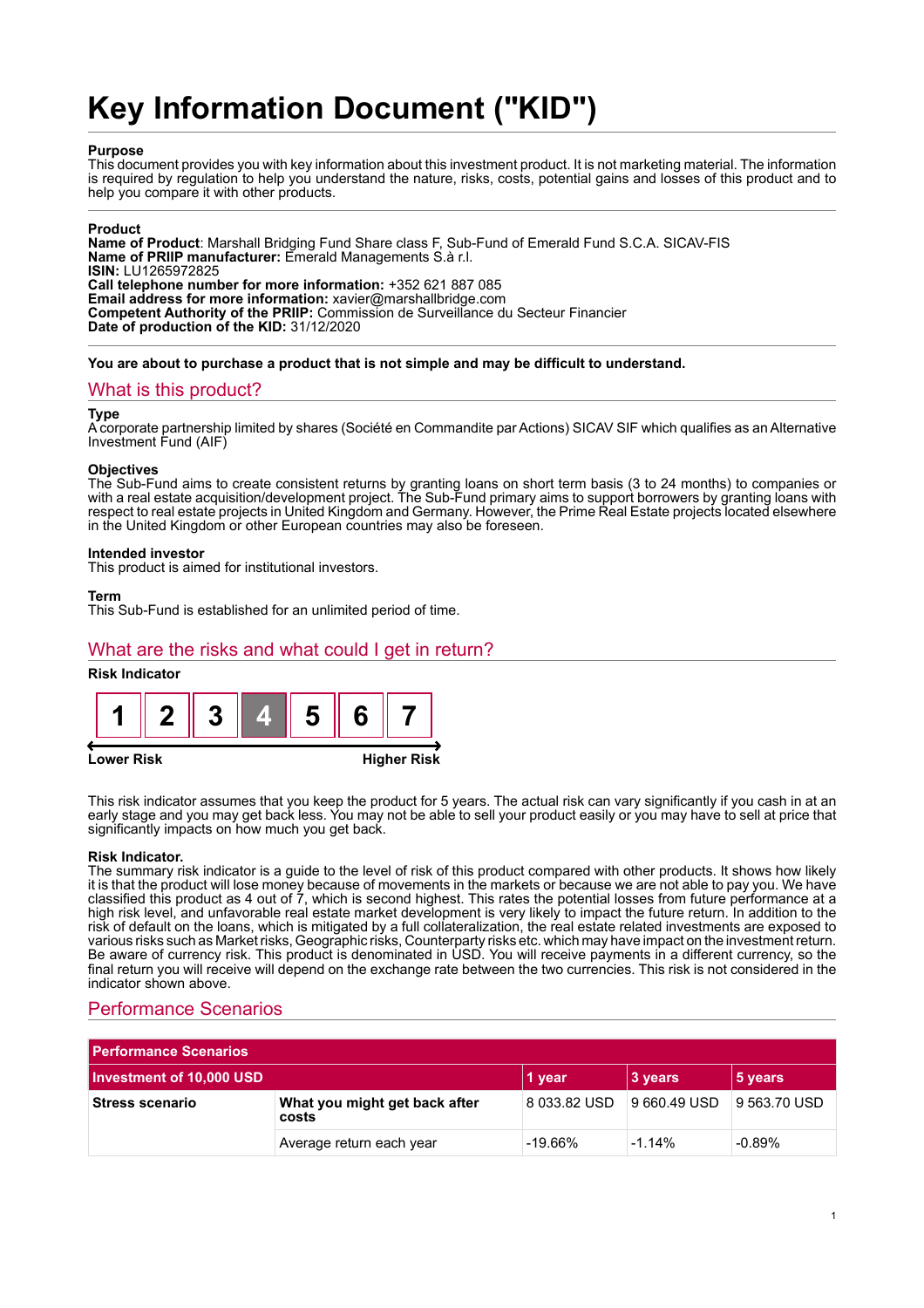| <b>Performance Scenarios</b> |                                        |               |                             |               |
|------------------------------|----------------------------------------|---------------|-----------------------------|---------------|
| Investment of 10,000 USD     | 1 year                                 | 3 years       | 5 years                     |               |
| Unfavourable scenario        | What you might get back after<br>costs |               | 10 614.63 USD 12 401.72 USD | 14 601.12 USD |
|                              | Average return each year               | 6.15%         | 7.44%                       | 7.86%         |
| Moderate scenario            | What you might get back after<br>costs |               | 10 943.99 USD 13 093.22 USD | 15 664.54 USD |
|                              | Average return each year               | 9.44%         | 9.40%                       | 9.39%         |
| Favourable scenario          | What you might get back after<br>costs | 11 263.09 USD | 13 798.21 USD               | 16 774.91 USD |
|                              | Average return each year               | 12.63%        | 11.33%                      | 10.90%        |

This table shows the money you could get back over the next 5 years, under different scenarios, assuming that you invest USD 10,000. The scenarios shown illustrate how your investment could perform. You can compare them with the scenarios of other products. The scenarios presented are an estimate of future performance based on evidence from the past, and may not anticipate any future performance. What you get back will vary depending on how the markets perform and how long you keep the investment. The stress scenario shows what you might get back in extreme market circumstances and does not take into account the situation where we are not able to pay you. The figures shown include all the costs of the product itself, but may not include all the costs that you pay to your advisor or distributor. The figures do not take into account your personal tax situation, which may also affect how much you may get back.

## What happens if Emerald Managements S.à r.l. is unable to pay out?

In the event of a liquidation of Emerald Managements S.à r.l. or ING Luxembourg S.A. in its quality of depositary, the assets of the AIF under management do not form part of their estate and cannot be claimed by their creditors.

## What are the costs?

The Reduction in Yield (RIY) shows what impact the total costs you pay will have on the investment return you may receive. The total costs take into account one-off, ongoing and incidental costs.

The amounts shown here are the cumulative costs of the product itself, for the Recommended Holding Period. They include potential early exit penalties. The figures assume you invest USD 10,000. The figures are estimates and may change in the future.

The person selling or advising you about this product may charge you other costs. If so, this person will provide you with information about these costs and show you the impact that all costs will have on your investment over time. **Costs over time**

| Investment 10,000<br><b>Scenarios</b> | vear       | If you cash in after 1 If you cash in after 3 If you cash in after 5<br>∣ vears | <b>vears</b> |
|---------------------------------------|------------|---------------------------------------------------------------------------------|--------------|
| <b>Total costs</b>                    | 396.55 USD | 1 476.04 USD                                                                    | 3 052.68 USD |
| Impact on return (RIY) per year       | 3.97%      | 3.97%                                                                           | 3.97%        |

## **Composition of costs**

The table below shows:

- 1 the impact each year of the different types of costs on the investment return you might get at the end of the recommended holding period;
- the meaning of the different cost categories.

| Impact on return per year for the Recommended Holding Period |                                |          |                                                                                                                                                                                                |  |
|--------------------------------------------------------------|--------------------------------|----------|------------------------------------------------------------------------------------------------------------------------------------------------------------------------------------------------|--|
| One-off costs<br>annualized over 5<br>years                  | Entry costs                    | $0.00\%$ | The impact of the costs you pay when entering your<br>investment. This is the most you will pay, and you could<br>pay less. This does not include the costs of distribution of<br>our product. |  |
|                                                              | Exit costs                     | $0.00\%$ | The impact of the costs of exiting your investment when it<br>matures. 5% for the first year to 1% for the fifth year<br>decreasing each year and applied to the amount<br>redeemed.           |  |
| Ongoing costs                                                | Portfolio transaction<br>costs | 1.13%    | The impact of the costs of us buying and selling underlying<br>investments for the product.                                                                                                    |  |
|                                                              | Other ongoing costs            | 2.44%    | The impact of the costs that we take each year for<br>managing your investment and the costs presented in<br>Section II                                                                        |  |